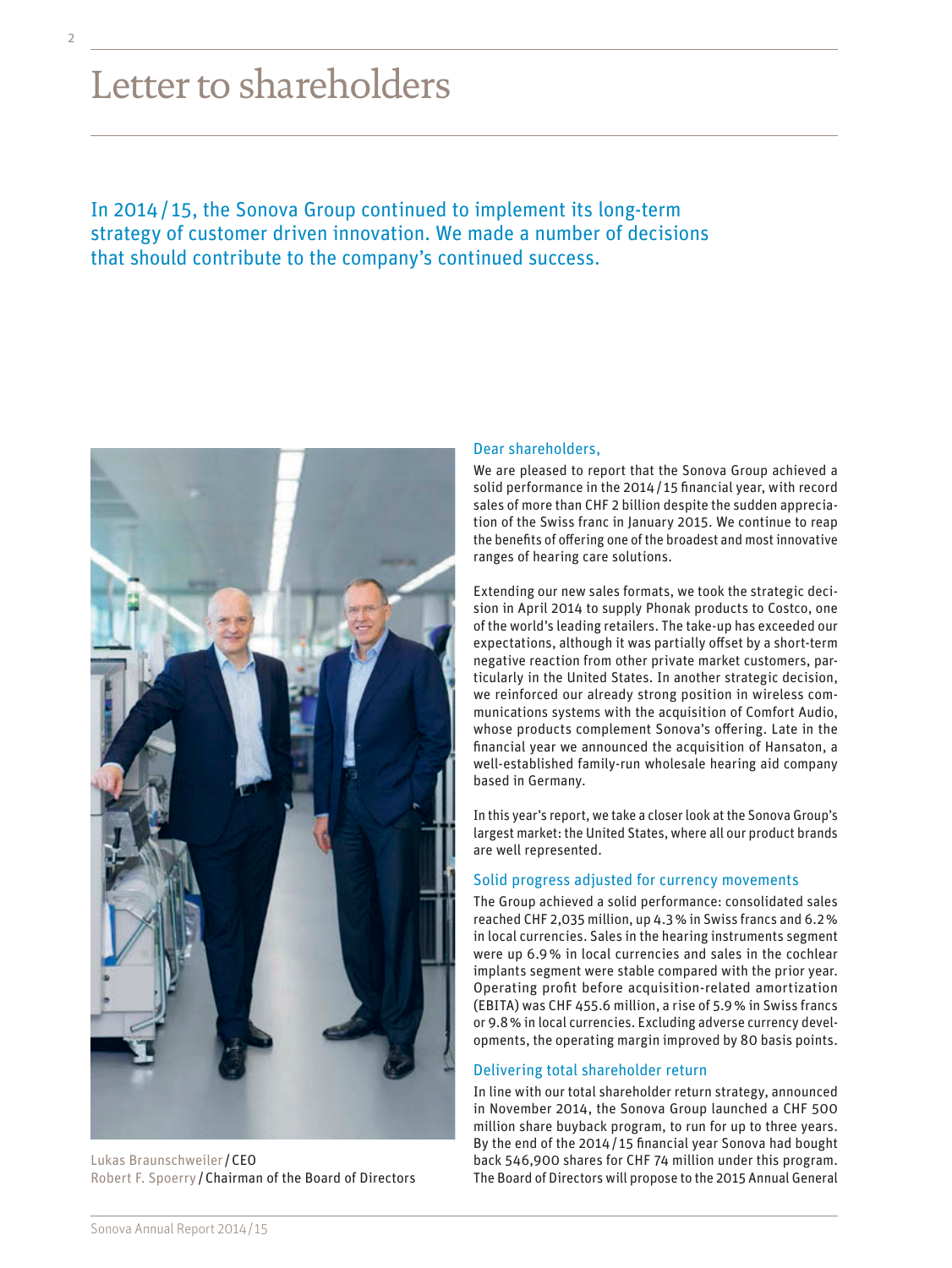*We continue to address currency challenges through diligent cost management and by exploiting our global footprint.*

Robert F. Spoerry

*We are set to grow, both from new products and expanding sales and distribution.* 

Lukas Braunschweiler

Shareholders' Meeting to cancel these shares through a capital reduction. The Board of Directors also proposes a dividend of CHF 2.05 per share, an increase of 7.9% and representing a payout ratio of 38%.

#### Hearing instruments segment

The highlight of the year was the introduction of the first products based on Sonova's third-generation technology platform. It provides the basis for Phonak's new Venture and Unitron's new North product platforms. The quick uptake of Phonak's Venture-based products, combined with the continuing success of the previous Phonak Quest portfolio, helped to generate sales growth of 4.8% in the hearing instruments segment.

Sonova has applied a platform approach to technical innovation since 2004, with great success; it allows us to roll out new products and solutions quickly. Our third generation launched in October 2014 with the Phonak Audéo V family, in the market-leading Receiver-In-Canal form factor, followed by the Bolero V Behind-The-Ear family. Both feature AutoSense OS, which allows for automatic and seamless adjustment to different listening environments.

Unitron's version of the new platform, North, was launched in March 2015 with the latest family of Moxi Receiver-In-Canal products. These join a full portfolio of products based on the existing Era technology, which continues to deliver solid sales. Unitron has also enjoyed rapid growth from its unique business solution Flex.

Sonova further extended its broad offering with the acquisition of Hansaton, whose sales for the 2014 calendar year totaled EUR 42 million. Its wide distribution network includes its own centers in Germany, France, and the US, with distributors in over 70 countries. Sonova also became Hansaton's technology partner, allowing the Group to generate yet greater returns from its technology platform while further strengthening its wholesale presence in key markets.

Sonova's retail business has contributed to solid growth in the hearing instruments segment, thanks to the expansion of successful new business approaches and service formats such as the fast-growing shop-in-shop concept developed in partnership with Boots, the UK's leading pharmacy-led health and beauty retailer. An important development in the current financial year was Sonova's decision to make Germany a future market for retail, complementing its already strong wholesale presence there.

#### Cochlear implants segment

Following its extraordinary performance in the previous year with growth of 33.1%, the cochlear implants segment saw an expected relative slowdown in the second half of the 2014/ 15 fiscal year. In light of this, the stable annual sales level is a solid achievement, albeit below our ambitious expectations.

Factors influencing the result included a very high level of upgrade sales in the prior year after the launch of the new Naída CI Q70 processor, compounded by an increase in competitive pressure in the US market. In addition, there were no larger orders from government tenders in China this year as there had been in 2013/ 14.

With that said, there was plenty of good news: Advanced Bionics continued to expand in Europe and the Asia-Pacific region, benefiting from the market-leading performance of the Naída CI sound processor. With the launch of the AquaCase for the Naída CI processor we extended our leadership in waterproof hearing technology.

In summary: after an extraordinarily strong result for 2013/14, we have seen stable sales this year. We remain confident, however, that the cochlear implants business will stay on its expected long-term growth trajectory.